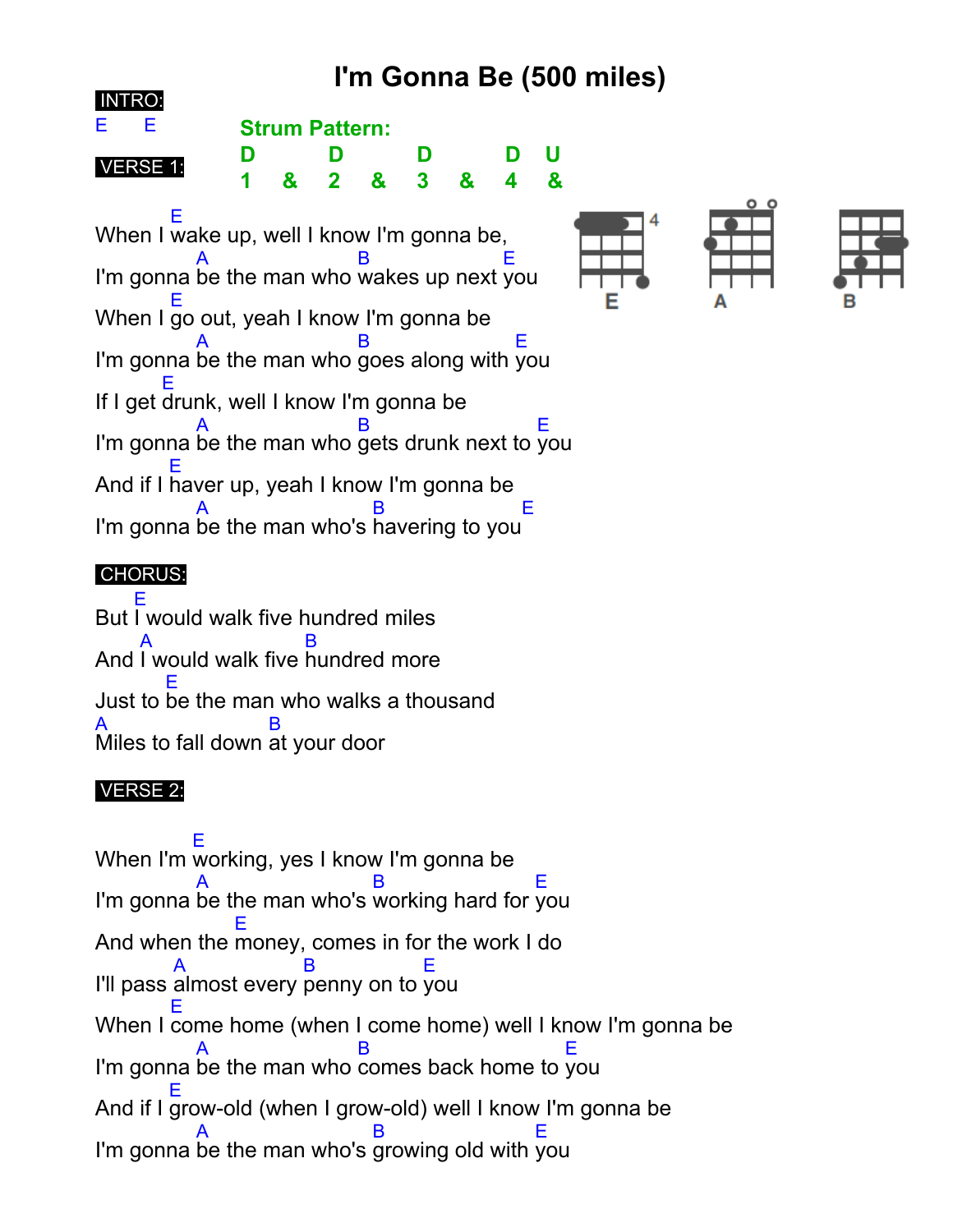#### CHORUS:

But E I would walk five hundred miles And A I would walk five B hundred more Just to E be the man who walks a thousand A Miles to fall down B at your door



#### BRIDGE:

Repeat 4 times

Da da E dum-dum (da da dum-dum), Da da E dum-dum (da da dum-dum) Da da da A dun-diddle un-diddle un-diddle uh da B E da

#### VERSE 3:

When I'm E lonely, well I know I'm gonna be I'm gonna A be the man who's B lonely without E you And when I'm E dreaming, well I know I'm gonna dream I'm gonna A dream about the B time when I'm with E you When I E go out (when I go out) well I know I'm gonna be I'm gonna A be the man who B goes along with E you And when I c E ome home (when I come home) yes I know I'm gonna be I'm gonna A be the man who B comes back E home with you I'm gonna A be the man who's B coming home with E you